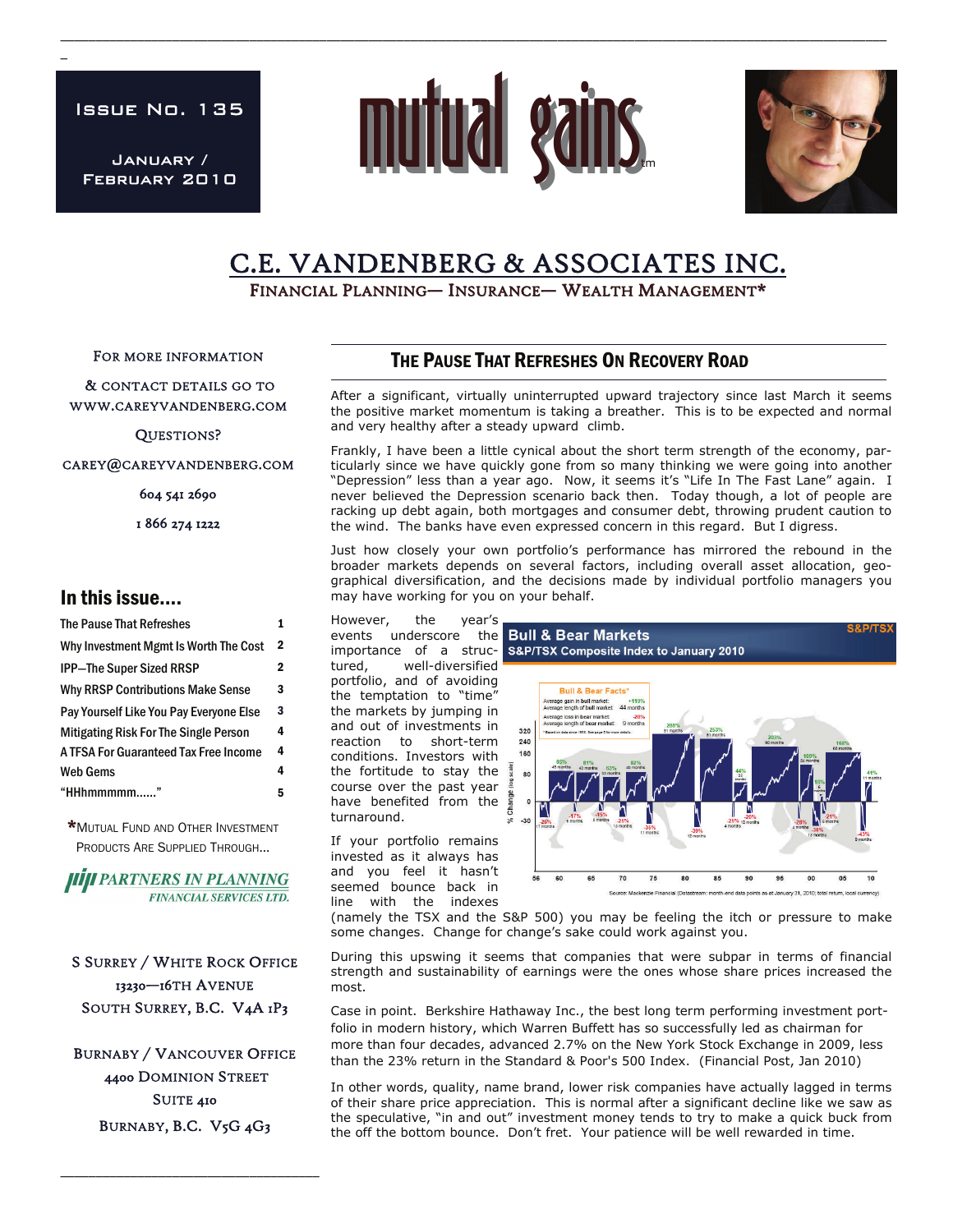#### WHY EMPLOYING HIGH QUALITY INVESTMENT MANAGEMENT IS WORTH IT

Among the many quantitative criteria of evaluating investments practiced by the majority of the portfolio managers I use for clients is valuation. That one criterion is the most important and is really the difference between long term success and failure. A thorough analysis of a company's other attributes can be quickly undermined if too much is paid for its shares.

\_\_\_\_\_\_\_\_\_\_\_\_\_\_\_\_\_\_\_\_\_\_\_\_\_\_\_\_\_\_\_\_\_\_\_\_\_\_\_\_\_\_\_\_\_\_\_\_\_\_\_\_\_\_\_\_\_\_\_\_\_\_\_\_\_\_\_\_\_\_\_\_\_\_\_\_\_\_\_\_\_\_\_\_\_\_\_\_\_\_\_\_\_\_\_\_\_\_\_\_\_\_\_\_\_\_\_\_\_\_\_\_\_\_\_\_\_\_

By nature, these investment managers are cautious and frugal, wanting to know when the investment will be paid back. Seeking confidence that, if all doesn't go as planned for the company, probable downside is limited and manageable. Conversely, individual investors and many money managers alike routinely set aside the financial conservatism that guides purchases in other areas of their lives to acquire lavishly priced stocks in their investment portfolios.

This most often occurs when a company or industry captures the public imagination. Nobody seems to want to miss out on the "story's" opportunity. When that 'story' is so compelling the calculations used in determining a prudent price for the investment is ignored by so many. This has happened recently in the story of one of Canada's great new companies. It provides a lesson in what can happen when principals of value are overlooked in pursuit of a big gain or "home run".

In the summer of 2008, shares of Research in Motion (the maker of the Blackberry) traded at a Price to Earnings (PE) multiple of nearly 50 times. This meant that, if the company didn't grow from that point forward, it would have taken 50 years for the earnings of the company to pay back one's investment in the company. Of course, at that time, many implored in unison that such a line of analysis shouldn't be looked at. RIM was different. RIM had a first mover advantage in the fast growing smartphone arena. Their head start would allow it to maintain its healthy market share and hefty profit margins as far as the eye could see. In other words, earnings would be climbing so fast that considering any other scenario was pointless.

Since that time, Apple's I Phone has emerged as a serious competitive threat to RIM's Blackberry and, along with its groundbreaking technological advances. The I Phone has become the undisputed embodiment of cell phone "cool" which has started to make the Blackberry appear to have become "your father's smartphone".

Other entrants to the smartphone arena, such as the highly regarded Palm Pre and the recently released Motorola Android are also taking sizeable bites out of RIM's prior dominance, helping to crowd a space that was recently unpopulated. In response, RIM shares have been losing their luster very quickly. Many are realizing that the company can't grow like it has in the past.

Since the summer of 2008, the PE multiple on RIM has receded to just 17 times. Instead of this ratio falling due to RIM's earnings exploding upward, it has resulted from a plunge in share price. RIM shares traded at \$140 in June 2008, at \$92 this past September, and now resides in the \$70 range.

RIM makes a fantastic product and is one of Canada's few non-resource global stars. Its stock, however, was priced for perfec-

tion under the assumption that the company would continue to grow at a stellar rate and RIM's competitors wouldn't work feverishly to eat at it's market dominance.

Going forward, RIM will have to continue to innovate to maintain its position and may even be required to compete on price. These are characteristics of a maturing firm, one whose shares are likely to trade at a valuation more in line with the rest or "average" of the market.

I give you that RIM example to show  $\frac{1}{\sqrt{5}}$ why disciplined investment management is crucial to reduce the risk and in time, give you superior investment portfolio performance.

You will see a chart comparing 2, of many portfolio managers I have used for several years (one since 1987).



This shows their portfolios against the benchmark that they are measured against, namely the S&P / TSX Composite Index (the **Red** Line). You will see that, despite the internal costs of using a investment manager to run different parts of your portfolio, benefits in both performance and reduction in risk far outweigh the costs. If you had invested in the S&P / TSX Index in the summer of June 2000 when everyone thought investing was easy) it would have taken 5 years to recoup your investment). It may not show in the short term, but the benefits of high quality investment management, coupled with the coaching of your own, personal Financial Planner, will definitely become evident and very clear over time. (Read Disclaimer, bottom of page 5)

\_\_\_\_\_\_\_\_\_\_\_\_\_\_\_\_\_\_\_\_\_\_\_\_\_\_\_\_\_\_\_\_\_\_\_\_\_\_\_\_\_\_\_\_\_\_\_\_\_\_\_\_\_\_\_\_\_\_\_\_\_\_\_\_\_\_\_\_\_\_\_\_\_\_\_\_\_\_\_\_\_\_\_\_\_\_\_\_\_\_\_\_\_\_\_\_\_\_\_\_\_\_\_\_\_\_\_\_\_\_\_\_\_\_\_\_\_\_

Source: Dixon Mitchell Investment Counsel, Morningstar Research Inc.; Morningstar Research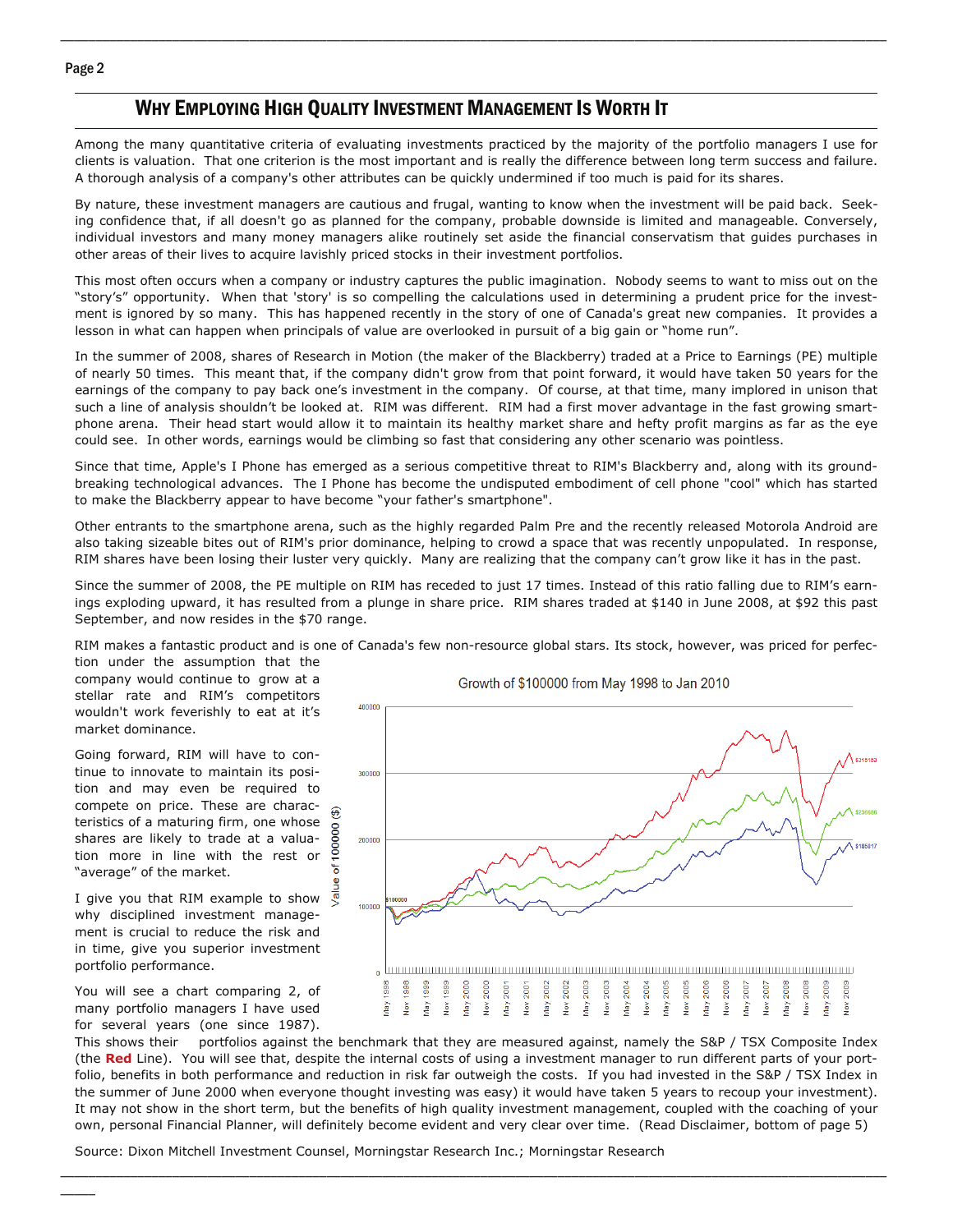\_\_\_

## IPP—THE SUPER SIZED RRSP

If you are a business owner, senior executive or incorporated professional, you may be constantly disgruntled and dismayed at having to shell out hefty tax dollars to the government year after year. The RRSP contribution has often been the first line of defence against that. You can however ease your income tax pain even more by using an Individual Pension Plans (IPP) instead of an RRSP.

\_\_\_\_\_\_\_\_\_\_\_\_\_\_\_\_\_\_\_\_\_\_\_\_\_\_\_\_\_\_\_\_\_\_\_\_\_\_\_\_\_\_\_\_\_\_\_\_\_\_\_\_\_\_\_\_\_\_\_\_\_\_\_\_\_\_\_\_\_\_\_\_\_\_\_\_\_\_\_\_\_\_\_\_\_\_\_\_\_\_\_\_\_\_\_\_\_\_\_\_\_\_\_\_\_\_\_\_\_\_\_\_\_\_\_\_\_\_

Let's use a scenario of a professional earning upward of \$300,000 a year. Even if he were to max out his RRSP room of \$21,000, it would still represent just 7% of his total income. An IPP contribution could be topped off at a little more than 30% depending on age and the amount being transferred into the IPP from an existing RRSP. The older you are, the highe your allowable contribution amount. In an actuarial best case scenario up to \$3 million could be contributed to an IPP.

| Age                                                              | <b>IPP</b> | <b>RRSP</b> | <b>IPP Advantage</b> |  |
|------------------------------------------------------------------|------------|-------------|----------------------|--|
| 40<br>ff                                                         | \$82,000   | \$21,000    | +\$61,000            |  |
| 50                                                               | \$169,100  | \$21,000    | +\$148,100           |  |
| 60                                                               | \$274,300  | \$21,000    | +\$253,300           |  |
| Based on \$118,000 Income Source: Canadian Western Trust 07 2009 |            |             |                      |  |

There are 3 main variables that will determine if an IPP makes sense for

 Thirdly, it's the years you have been employed by your company. you. The first and most important is your age. The IPP numbers can start to work as early as age 40 but it looks more and more attractive the older you are. The second is your income. \$75,000 is the benchmark. Again, like age, more is better.

An IPP is designed to provide retirement income. It is the very much a pension plan. Like with any kind of pension plan, the idea is to average 7.5% growth performance over a 3 year period. If the IPP is underperforming, the actuarial firm you choose to administer the plan will require your IPP be topped so as to provide you sufficient income when you retire.

Having to add extra money isn't necessarily a bad thing. If your IPP is underperforming you will be able to take out a bunch of retained earnings from your company and get more in tax deductions, something you can't do with an RRSP.

#### WHY RRSP CONTRIBUTIONS MAKE SO MUCH SENSE

The limit for RRSP contributions is \$21,000 for the 2009 tax year or 18% of earned income, whichever is less. Many people don't use near the amount they have available to them. That is understandable. Socking away 18% of one's income for "retirement" can be quite the financial cash flow sacrifice for many however it's much less costly than it appears. That cost

| 2009 B.C. Total Tax Rates     |        |
|-------------------------------|--------|
| first \$35,716                | 20.06% |
| over \$35,716 up to \$38,832  | 22.70% |
| over \$38,832 up to \$71,433  | 29.70% |
| over \$71,433 up to \$77,664  | 32.50% |
| over \$77,664 up to \$82,014  | 36.50% |
| over \$82,014 up to \$99,588  | 38.29% |
| over \$99,588 up to \$126,264 | 40.70% |
| Over \$126,264                | 43.70% |

advantage one of the key things that makes RRSP contributions quite lucrative in building your net worth substantially over time.

I'm sure you know that an RRSP contribution will reduce your taxes. Most people experience that when they get a tax refund. That tax savings is the key reason that annual RRSP contributions are much more advantageous than the alternatives. Let me show you why I am convinced of that.

For every \$1,000 in RRSP contributions the government pays you back a percentage of the tax they've taken from you throughout the year. If, as an example, you earned \$92,000 in 2009 you will be given back \$38.30 for every \$100 you put into an RRSP. In other words, if you put \$10,000 into your RRSP you are getting back \$3,830 from I the government. You are now  $$3,830$  richer. That  $$10,000$  has turned into  $$13,830$ .

Your RRSP contribution has given you a 38.3% return the minute you made the contribution.

Probably the most common question I've been asked during my past 23 years as a Financial Planner is, "should I contribute to my RRSP or paydown my mortgage?" (I'm 46 now so I'm sure I'll be asked this still for many more years to come). Although a mortgage pay down may feel more comfortable; the RRSP contribution in most cases puts you farther ahead financially. It gives you more money to work with,

Do you want to do some of your own calculations on that? You can find a very nice Mortgage Paydown versus RRSP Contribution calculator on our [calculator page.](http://www.careyvandenberg.com/calculators.php)

#### PAY YOURSELF LIKE YOU PAY EVERYONE ELSE

In 1987 when I started in the Financial Services field I read "The Richest Man In Bablyon" which was originally published in 1926. You may be more familiar with the modern version, "The Wealthy Barber". That too I read many years ago.

Both of these books are simplistic yet powerful. The simplicity is that they talk about taking a part of every dollar you earn and investing it for the long term. Over the course of a month you pay the bank their mortgage payments, the government it's taxes, the phone company for various phones and internet use, the gas station for fuel, etc. What you pay yourself it seems is whatever is left over, if anything. The key is to turn that completely around by paying YOU first and paying everyone else with the other 90%. By doing so you are setting aside a portion of your lifetime income to create an investment pool that will give you an income for your future. A pool of money that can work for you so eventually you don't have to. In the Richest Man In Babylon it refers to your dollars creating offspring, and their offspring creating offspring, and so on and so on. If you are giving all of your offspring so to speak, to everyone else, you have nothing to work for you.

The point however I want to make is not to try and convince you of the power of this simple principle. I know you probably understand that already. What I has been very clear to me having gone through this downswing we have experienced over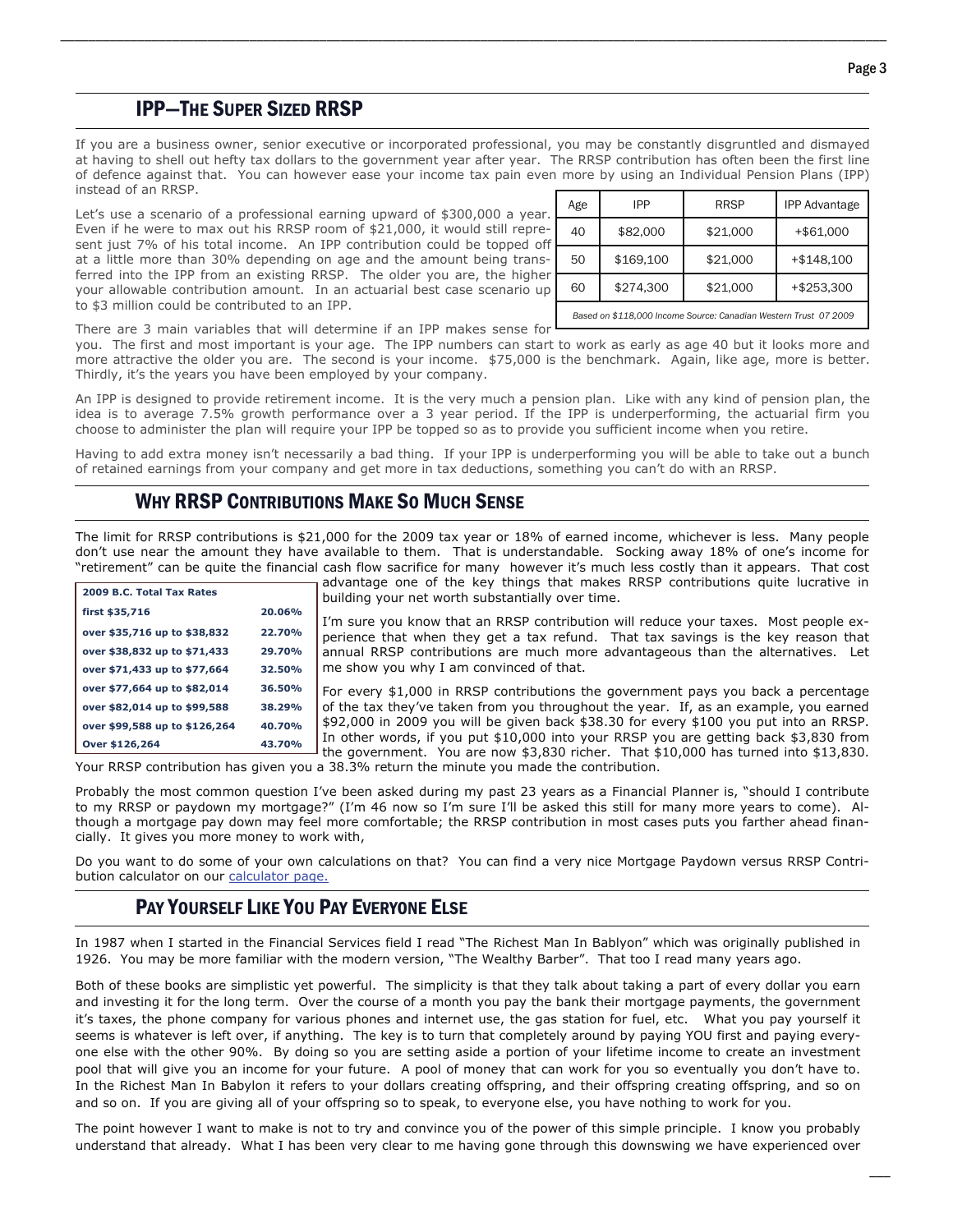the past year and a half is that the clients I work with, those who have adopted and stuck to monthly and to a lesser degree, annual saving habit, have overall, produced the best investment returns over time.

It hasn't necessarily been due to picking the absolute best investments. It hasn't really had anything to do with financial prowess. The power has been in the simplicity of a habit. The habit and discipline of investing a fixed amount of money every  $\sqrt{8}$ month, year in and year out. Sticking with it, despite the news of the day and what is happening in the "markets". In fact, the volatility of the "market" has contributed to the success of this simple, historically proven wealth building strategy with the principle of "dollar cost averaging" where down is good.



Note: The chart on the right shows \$500 per month in a portfolio managed by Connor Clark & Lunn, one of the investment managers I have used for a portion of my clients portfolios since 1987. The straight black, slowly ascending line is the amount of deposits invested over time. The green is the investment growth. The success has been in the habit and sticking to the habit. Have you started yours? Source: Morningstar Research (Read Disclaimer, bottom of page 5)

\_\_\_\_\_\_\_\_\_\_\_\_\_\_\_\_\_\_\_\_\_\_\_\_\_\_\_\_\_\_\_\_\_\_\_\_\_\_\_\_\_\_\_\_\_\_\_\_\_\_\_\_\_\_\_\_\_\_\_\_\_\_\_\_\_\_\_\_\_\_\_\_\_\_\_\_\_\_\_\_\_\_\_\_\_\_\_\_\_\_\_\_\_\_\_\_\_\_\_\_\_\_\_\_\_\_\_\_\_\_\_\_\_\_\_\_\_\_

### MITIGATING RISK FOR THE SINGLE PERSON

 According to Stats Canada, almost 52% of people aged 15 and over are unattached. Also, for the first time ever in Canada, there are more families without children than there are with. Also, 26% of families are headed by a single parent.

Mitigating risk is one of the pillars of holistic financial planning. Being single, not having he ability to rely on someone else has significant ramifications on the risk side of the ledger in a financial planning context. If you are single, the biggest risk is of potentially not having someone there who could assist you in your living requirements should you not be able to. That could apply in your old age but it also could prove to be the case should you be faced with a debilitating illness or disability.

There are many ways to protect yourself from those risks. Disability insurance can provide the income you need should you become disabled during your working years. A feature I've often added to that is what is called "Return of Premium". In that, you get 50% of your premiums back every 8 years if you haven't claimed on your policy (both my wife Cheryl and I are expecting 2 cheques as we will be soon reaching one of those 8 year benchmarks on our own disability insurance policies.

Critical illness is another risk that can be more financially upsetting if you are single. If you get cancer, have a stroke or heart attack to name just a few "critical illnesses" a Critical Illness (CI) policy will provide you a lump sum of cash so you can work at healing rather than having to earn an income.

Worried about not being able to get the care you may need in your old age? You can put your mind at ease knowing your costs are covered if, as you get older, you need care because of health conditions such as Alzheimer's or Dementia. Long Term Care (LTC) insurance offsets that risk and pays you a monthly amount as long as you need care.

Even if you have a group plan at work don't assume you are covered from all possible risks. I've seen on many occasions, after reviewing a new client's financial plan, large risk holes.

## USE YOUR TFSA TO GIVE YOU A GUARANTEED, TAX FREE INCOME FOR LIFE

Are you contributing to a TFSA? Is that TFSA sitting in a savings account? Will you most likely be adding to your TFSA annually? Will that money probably sit there for years? Would you like that money to potentially be able to give you a guaranteed, tax free income for life?

If you said, Yes, Yes, Yes and YES, then you could be setting yourself up with exactly that, a guaranteed 5% income paid to you every year for your entire retirement starting at age 65. Every year you don't take that annual withdrawal, your guaranteed income amount increases every year by 5%. No matter which of the respective life insurance company's investments you choose and how poorly they do, that 5% income amount is guaranteed. Also, because it is inside your TFSA the income and the entire portfolio's interest dividends or capital gains are all TAX FREE... for the rest of your life.

Think it's too late to do start this? Consider this. If you are 54 years of age and you contribute \$5,000 into a TFSA every year for the next 10 years, you will have a quaranteed, tax free income of at the very least, \$3,187.50 per year. It could be higher but you have peace of mind knowing exactly what you will get that income even if you live well past 100.

#### WEB GEMS

Canada's Olympic Team- Click on the "Vancouver 2010" on the top bar of the [www.Olympic.ca](http://www.Olympic.ca) site and you will see all the details of our 206 member team. This includes every member of both our hockey teams. You can see their pics, personal and competitive stats, what they have done in the past and if you like, leave a message for any of Canada's team members.

\_\_\_\_\_\_\_\_\_\_\_\_\_\_\_\_\_\_\_\_\_\_\_\_\_\_\_\_\_\_\_\_\_\_\_\_\_\_\_\_\_\_\_\_\_\_\_\_\_\_\_\_\_\_\_\_\_\_\_\_\_\_\_\_\_\_\_\_\_\_\_\_\_\_\_\_\_\_\_\_\_\_\_\_\_\_\_\_\_\_\_\_\_\_\_\_\_\_\_\_\_\_\_\_\_\_\_\_\_\_\_\_\_\_\_\_\_\_